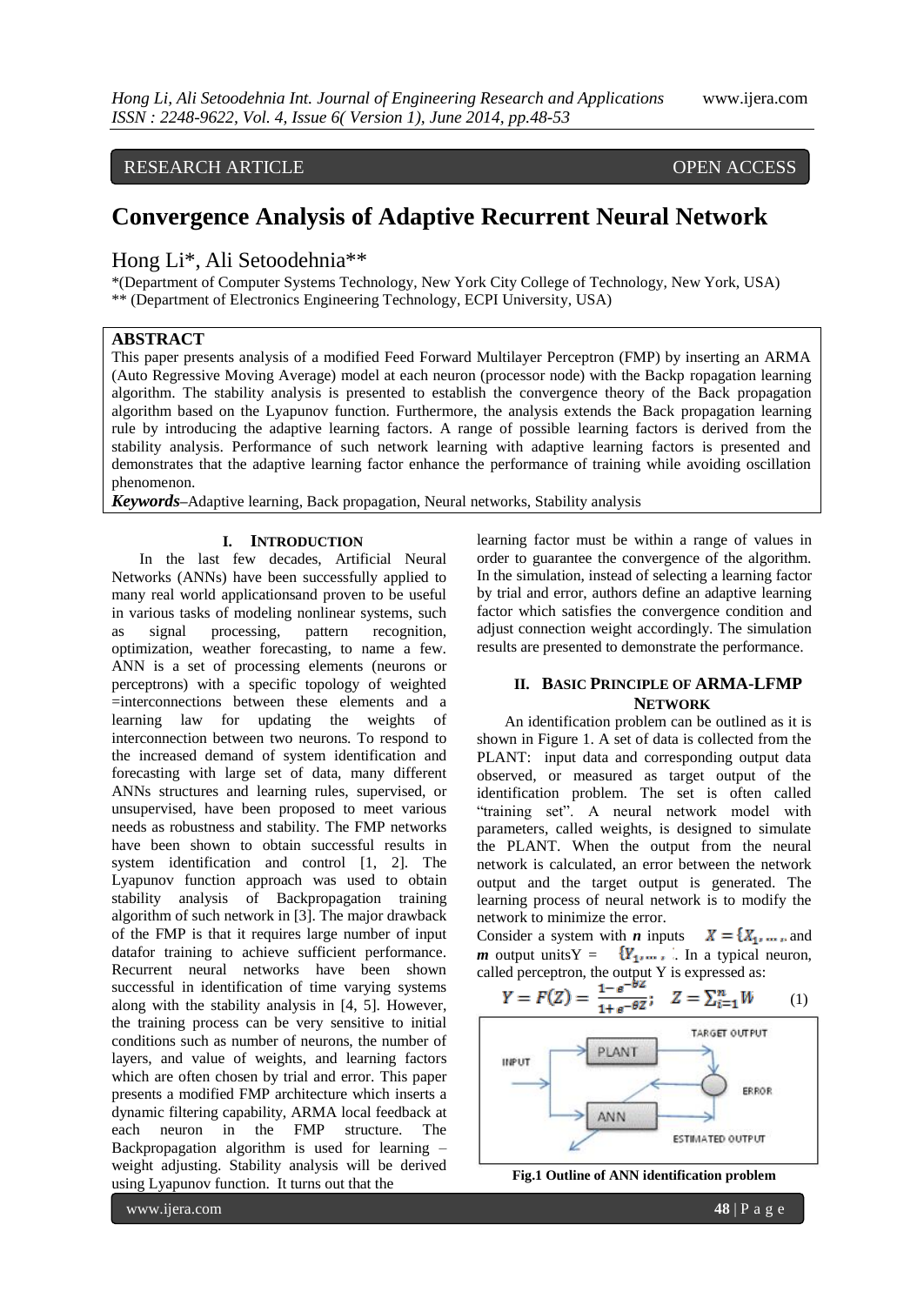

where is called connection weight from input ; F is a nonlinear sigmoid function with a constant number θ, call it slope.

A FMP network combines number of neurons, called nodes, feed forward to next layer of nodes, illustrated in Figure 2. Suppose is the number of nodes in the *l*th layer, each output from the*l-*1th layer will be used as input for the next layer, that can be expressed as:

$$
X_j^l = F(Z_j); Z_j = \sum_{i=1}^{N_{l-1}} W_{i,j}^l X_i^{l-1}; \ j = 1, 2, \dots N_l
$$
\n(2)

, where  $l = 1$ ,  $L$  is the number of layers in the network and **i**s the connection weight from the *ith* node in *l-*1 layer to the *jth* node in *l* layer.

In this structure in Figure 3, an ARMA model is inserted at each node in the Local feedback FMP network. The outputs from ARMA model are used as inputs to the FMP neural network node. The output at the *j*-th node in the *l*-th layer with an ARMA model is expressed as:

$$
X_j^l(p) = F(Z_j^l(p))
$$
 (3)

and

$$
Z_j^l(p) = \sum_{i=1}^{N_{l-1}} X_{ij}^{*l}(p) + \sum_{d=1}^{Dv} v_{jd}^l X_j^l(p - (4))
$$
  
here

where<br> $X_{ii}^{\bullet l}(p) =$ 

$$
\sum_{d=1}^{DA} a_{ijd}^l X_{ij}^{*l}(p-d) + \sum_{d=1}^{DB} b_{ijd}^l X_i^{l-1}(p-d) \quad (5)
$$

 $j = 1, \dots N_1; p = 1, \dots$  and T is the number of patterns of the data set. X represents the output of nonlinear sigmoid function for the hidden layer and output layer, and is also used as an input to ARMA model; represents the output of ARMA model; a and b are connection weights of the ARMA, ν is weight of local feedback at each node and DA and DB are number of delays for AR and MA processes respectively.

The back-propagation algorithm has become the standard algorithm used for training feed-forward multilayer perceptrons. It is a generalized the Least Mean Square algorithm that minimizes the mean squared error between the target output and the network output with respect to the weights. The algorithm looks for the minimum of the error



**Fig. 3 One node of ARMA-LFMP model**

function in the weight space using the method of gradient descent. The combination of weights which minimizes the error function is considered to be a solution of the learning problem. A proof of the Backpropagation algorithm was presented in [6] based on a graphical approach in which the algorithm reduces to a graph labeling problem.

The total error E of the network over all training set is defined as

$$
E = \frac{1}{T} \sum_{k=1}^{N_L} \sum_{p=1}^{T} e_k^2(p)
$$
 (6)

where  $\theta_k^2$  is the error associated with pth pattern at the kth node of output layer,

$$
e_k^2(p) = (d_k(p) - Y_k^L(p))^2(7)
$$

where  $\boldsymbol{d}_k$  is the target at kth node and  $\boldsymbol{V}_k^L$  is the output of network at the kth node.

 $a_{iid}^l$ ,  $b_{iid}^l$ , and  $v$ The network connection weights between neurons i in layer l-1 and neuron j in Layer l  $(1 = 1, ..., L)$  are updated iteratively by the Gradient Descent Rule

$$
\Delta a_{ijd}^l = -\mu \frac{\partial E}{\partial a_{ijd}^l} \tag{8}
$$

$$
\Delta b_{ijd}^l = -\mu \frac{\partial E}{\partial b_{ijd}^l}
$$
\n
$$
\Delta v_{jd}^l = -\mu \frac{\partial E}{\partial v_{jd}^l}
$$
\n(9)

l,

where  $\mu$  is the learning factor. Substituting (7) into (8), (9) and (10), the above updating equation can be expressed as follow:

$$
\Delta a_{ijd}^l = -\frac{2\mu}{T} \sum_{k=1}^{N_L} \sum_{p=1}^T e_k^l(p) \frac{\partial X_k^l(p)}{\partial a_{ijd}^l}
$$
(8)

$$
\Delta b_{ijd}^l = -\frac{2\mu}{T} \sum_{k=1}^{N_L} \sum_{p=1}^T e_k^l(p) \frac{\partial X_k^l(p)}{\partial b_{ijd}^l} \tag{9}
$$

$$
\Delta v_{jd}^l = -\frac{2\mu}{T} \sum_{k=1}^{N_L} \sum_{p=1}^T e_k^l(p) \frac{\partial X_k^l(p)}{\partial v_{jd}^l} \tag{10}
$$

The rate of change of an output from k-th node of *l*-th layer with respect to connection weights a, b,and ν in *l*th layer can be expressed as: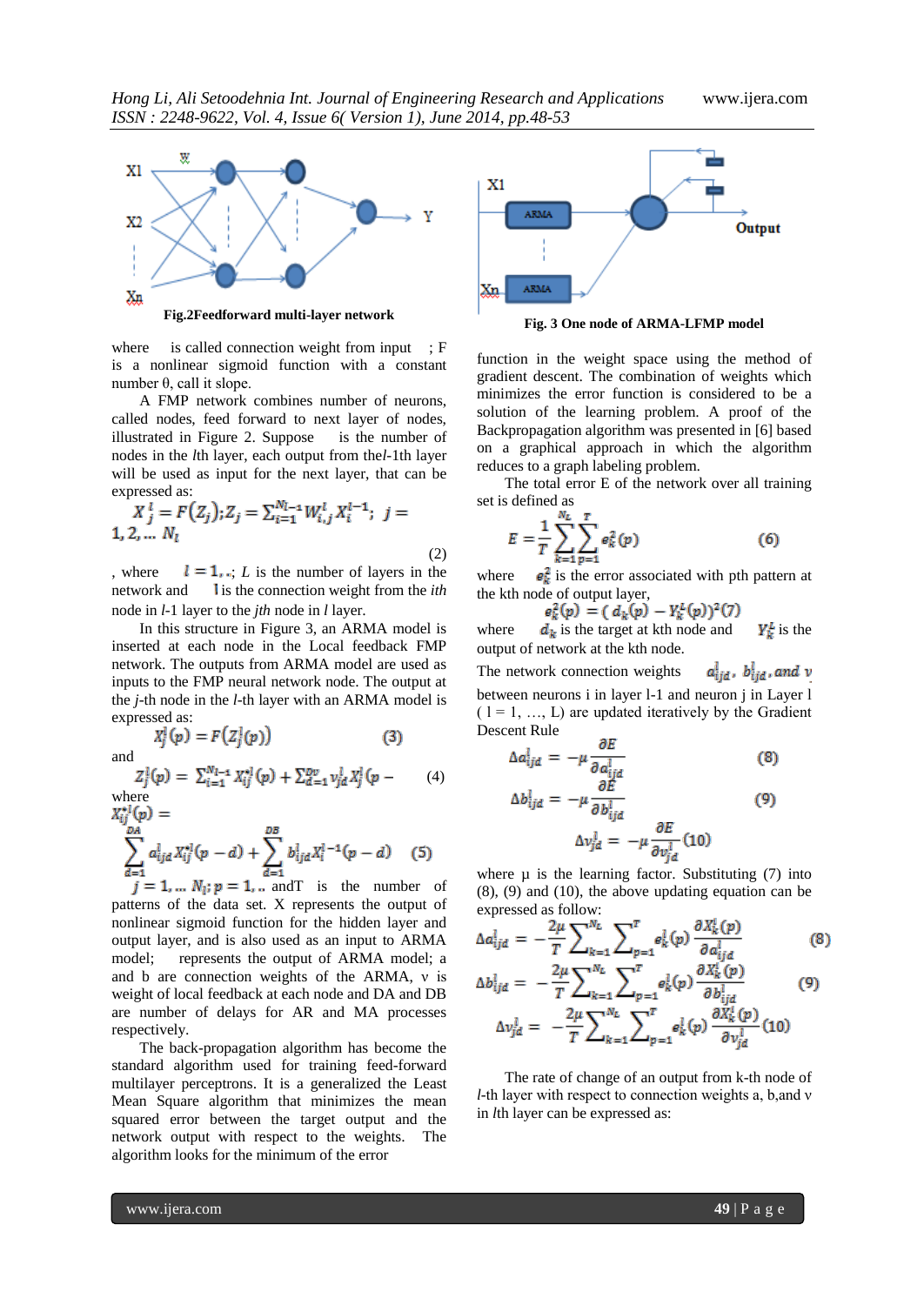(12)

(20)

$$
\frac{\partial x_k^l(p)}{\partial v_{jd}^l} =
$$
\n
$$
F' \bigcirc \left[ X_k^l(p) + \sum_{t=1}^{DV} v_{kj}^l \frac{\partial x_k^l(p-t)}{\partial v_{jd}^l} \right]_{k \neq i} =
$$

$$
\frac{\partial x_k^l(p)}{\partial a_{ijd}^l} = \n\begin{cases}\nF'(Z_j^l(p)) \left[ \frac{\partial x_{ij}^{*l}(p)}{\partial a_{ijd}^l} + \sum_{t=1}^{DV} v_{kj}^l \frac{\partial x_k^l(p-t)}{\partial a_{ijd}^l} \right] \\
0 & k \neq j\n\end{cases}
$$

Where

$$
\frac{\partial x_{ij}^{*l}(p)}{\partial a_{ij}^{l}} = X_{ij}^{*l}(p - d) + \sum_{t=1}^{DA} a_{ijt}^{l} \frac{\partial x_{ij}^{*l}(q)}{\partial a_{i}^{l}} \tag{13}
$$

$$
\frac{\partial x_k \overline{v} \overline{v}}{\partial b_{ijd}^l} = \left\{ \begin{array}{c} F' \left( \begin{array}{c} 0 & \sqrt{k_1} \overline{v} \overline{v} \end{array} \right) & \left[ \frac{\partial x_{ij}^{*l}(p)}{\partial b_{ijd}^l} + \sum_{t=1}^{DV} v_{jd}^l \frac{\partial x_k^l(p-t)}{\partial b_{ijd}^l} \right] & \end{array} \right. \right\}
$$
\n
$$
\begin{array}{c} k \neq i \end{array} \tag{14}
$$

where

$$
\frac{\partial x_{ij}^{*l}(p)}{\partial b_{ijd}^l} = \sum_{t=1}^{DA} a_{ijd}^l \frac{\partial x_{ij}^{*l}(p-t)}{\partial b_{ijd}^l} + X_j^{l-1}(p - (15))
$$

Further calculation leads to the expressions of  $\frac{\partial x}{\partial a}$ 

 $\frac{\partial x}{\partial t}$ , and  $\frac{\partial x}{\partial y}$ , rate of change of an output from *k*-

*th* node of *l-th*layer with respect to connection weights a, b, and v in layer  $l-n$  for  $n < l$ :

$$
\frac{\partial x_k^l(p)}{\partial a_{ij}^{l-n}} = F'\left(Z_j^l(p)\right) \left[\sum_{t=1}^{N_{l-1}} \frac{\partial x_{tk}^{l}(p)}{\partial a_{ij}^{l-n}} + \sum_{s=1}^{D_V} v_{kj}^l \frac{\partial x_k^l(p-s)}{\partial a_{ij}^{l-n}}\right]
$$
\n
$$
(16)
$$

$$
\frac{\partial x_k^i(p)}{\partial b_{ijd}^{l-n}} =
$$
\n
$$
F'(Z_j^l(p)) \left[ \sum_{t=1}^{N_{l-1}} \frac{\partial x_{tk}^{*l}(p)}{\partial b_{ijd}^{l-n}} + \sum_{s=1}^{DV} v_{kj}^l \frac{\partial x_k^l(p-s)}{\partial b_{ijd}^{l-n}} \right]
$$
\n
$$
\frac{\partial x_k^l(p)}{\partial b_{ijd}^{l-n}} \tag{17}
$$

$$
\frac{\partial v_{j\bar{d}}^{l-n}}{\partial v_{j\bar{d}}^{l-n}} =
$$
\n
$$
F'(Z_j^l(p)) \left[ \sum_{t=1}^{N_{l-1}} \frac{\partial x_{tk}^{l}(p)}{\partial v_{j\bar{d}}^{l-n}} + \sum_{s=1}^{DV} v_{kj}^l \frac{\partial x_k^l(p-s)}{\partial v_{j\bar{d}}^{l-n}} \right]
$$
\n(18)

where

$$
\frac{\partial x_{tk}^{*l}(p)}{\partial a_{ij}^{l-n}} =
$$
\n
$$
\sum_{s=1}^{DA} a_{tkj}^{l} \frac{\partial x_{tk}^{*l}(p-s)}{\partial a_{ij}^{l-n}} + \sum_{s=0}^{DB} b_{tks}^{l} \frac{\partial x_{t}^{l-1}(p-s)}{\partial a_{ij}^{l-n}}
$$
\n(19)

$$
\frac{\partial x_{tk}^{*l}(p)}{\partial b_{ij}^{l-n}} = \sum_{s=1}^{BA} a_{tkj}^{l} \frac{\partial x_{tk}^{*l}(p-s)}{\partial b_{ij}^{l-n}} + \sum_{s=0}^{DB} b_{tks}^{l} \frac{\partial x_{t}^{l-1}(p-s)}{\partial b_{ij}^{l-n}}
$$

$$
\frac{\partial x_{tk}^{*l}(p)}{\partial v_{ja}^{l-n}} = \sum_{g=1}^{\partial A} a_{tkj}^{l-n} \frac{\partial x_{tk}^{*l}(p-s)}{\partial v_{ja}^{l-n}} + \sum_{g=0}^{\partial B} b_{tkg}^{l} \frac{\partial x_{t}^{l-1}(p-s)}{\partial v_{ja}^{l-n}}
$$
\n
$$
(21)
$$

#### **III. STABILITY ANAYLSIS**

Stability for nonlinear systems refers to the stability of a particular solution. There may be one solution which is stable and another which is not stable. There are no inclusive general concepts of stability for nonlinear systems. The behavior of a system may depend drastically on the inputs and the disturbances. However, Lyapunov developed a theory to examine the stability of nonlinear systems.

The definition of Lyapunov function and Lyapunov theorem are quoted below [7]:

**Definition 1** (Lyapunov function): A scalar function  $V(x)$  is a Lyapunov function for the system

$$
x(t+1) = f(x(t)),
$$
 (22)

- if the following conditions hold: 1.  $V(0) = 0$  and  $V(x)$  is continuous in x
- 2.  $V(x)$  is positive definite, that is,  $V(x) \ge 0$ with  $V(x) = 0$  only if  $x = 0$
- 3.  $\Delta V(x) = V(f(x(t)) V(x(t))$  is negative definite, that that  $\frac{d}{dt}$ is,  $V(f(x(t)) - V(x(t)) \le 0$  with  $\Delta V(x) = 0$  onl  $y$  if  $x = 0$ ;

**Theorem 1**(Lyapunov Theorem): The solution for the system given by (11) is asymptotically stable if there exists a Lyapunov function in x.

The stability of the learning process in an identification approach leads to a better modeling and a guaranteed reached performance. According to Lyapunov theorem, the determination of stability depends on the selection and verification of a positive definite function. For the systems defined in  $(3) - (5)$ , assume that the Backpropagation learning rule is applied and the error function and weights updating rule are defined in  $(6) - (10)$ , then define N.  $\mathbf{r}$ 

$$
V(t) = \frac{1}{N_L T} \sum_{j=1}^{N} \sum_{p=1}^{N} e_k^2(p)
$$
 (23)

The proof is given in the following theorem that V(t) satisfies the Lyapunov condition.

**Theorem 2**:Assume that the nonlinear function  $F()$  is continuous and differentiable, the ARMA-LFMP is defined in  $(3)-(5)$ , rewrite the learning rule  $(8) - (10)$ in weights vector form as:

$$
\Delta A^l = -\frac{2\mu}{N_L T} \sum_{k=1}^{N_l} \sum_{p=1}^T e_k^l(p) \frac{\partial X_k^l(p)}{\partial A^l}
$$
 (24)

www.ijera.com **50** | P a g e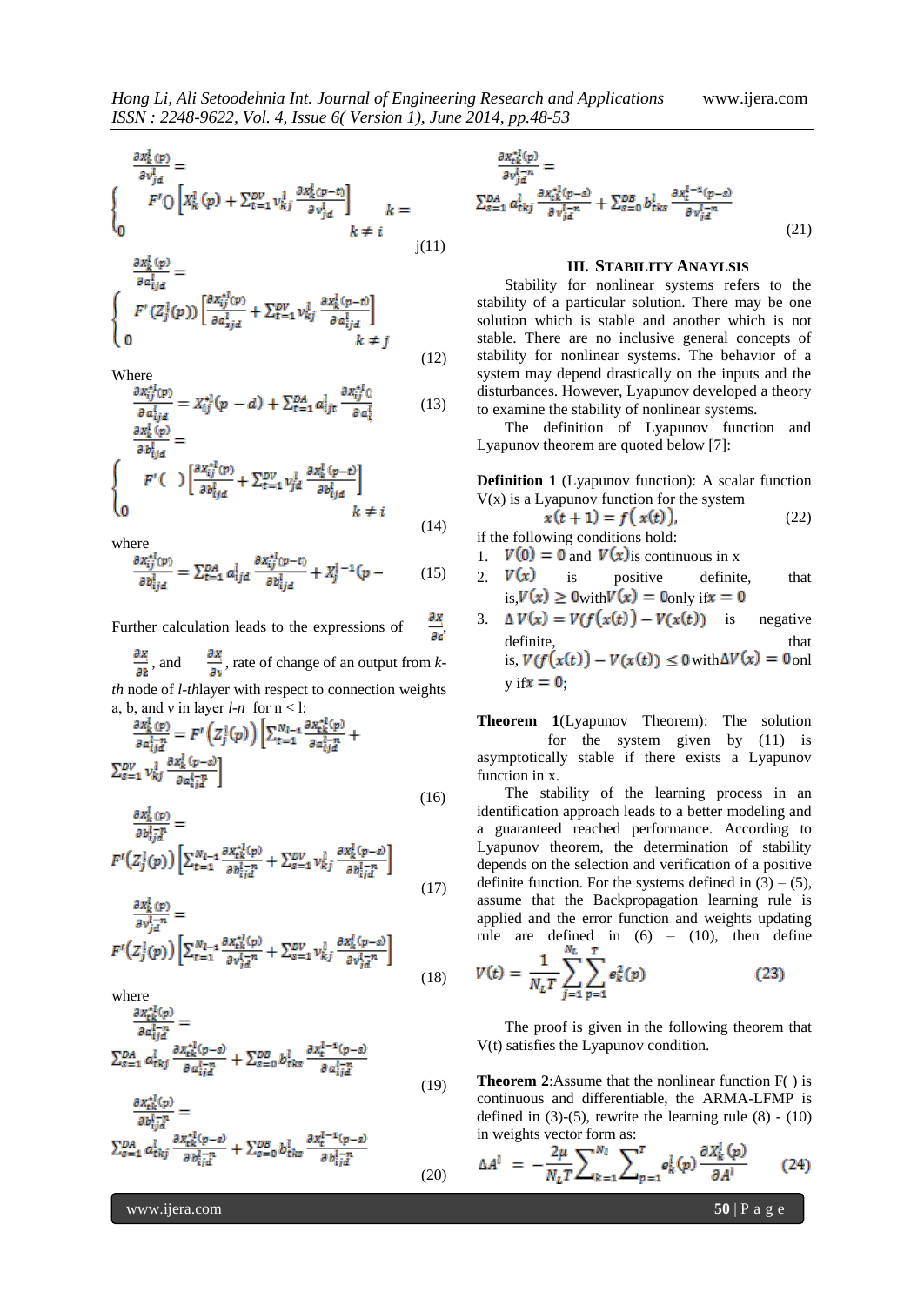,

$$
\Delta B^l = -\frac{2\mu}{N_L T} \sum_{k=1}^{N_l} \sum_{p=1}^{T} e_k^l(p) \frac{\partial x}{\partial p} \tag{25}
$$

$$
\Delta v^l = -\frac{2\mu}{N_L T} \sum_{k=1}^{N_L} \sum_{p=1}^{T} e_k^l(p) \frac{\partial x}{\partial}
$$
 (26)

where  $A<sup>t</sup>$ , and are weight vectors in *lth* layer, then the system is stable under the condition:

$$
\mu < \frac{1}{6} \sum_{k=1}^{N_L} \sum_{p=1}^{T} \sum_{l=1}^{L} \left[ \left\| \frac{\partial^{Y} p_{j}}{\partial A^{l}} \right\|^{2} + \left\| \frac{\partial^{Y} p_{j}}{\partial B^{l}} \right\|^{2} + \left\| \frac{\partial^{Y} p_{j}}{\partial \nu^{l}} \right\|^{2} \right] (27)
$$

Proof: Assume that the Lyapunov function is defined in (23), calculation of  $\Delta V$  leads to:<br> $\Delta V(t) = V(t+1) - V(t)$ 

$$
\Delta V(t) = V(t + M) - V(t)
$$
\n
$$
= \frac{1}{N_L T} \sum_{j=1}^{N_L} \sum_{p=1}^{T} [e_{pj}^2(t + 1) - e_{pj}^2(t)]
$$
\n
$$
= \frac{1}{N_L T} \sum_{\substack{j=1 \ j \in I}}^{N_L} \sum_{p=1}^{T} [(e_{pj}(t) + \Delta e_{pj}(t))^2 - e_{pj}^2(t)]
$$
\n
$$
= \frac{1}{N_L T} \sum_{j=1}^{N_L T} \sum_{p=1}^{T} [2e_{pj}(t) \Delta e_{pj}(t) + (\Delta e_{pj}(t))^2]
$$
\n(28)

Apply the first order Taylor expansion of

with respect to weight vectors  
\n
$$
\Delta e_{pj}(t) = \sum_{l=1}^{L} \left[ \frac{\partial e_{pj}}{\partial A^l} \cdot \Delta A^l + \frac{\partial e_{pj}}{\partial B^l} \cdot \Delta B^l + \frac{\partial e_{pj}}{\partial v^l} \cdot \Delta v^l \right]
$$
\n(29)

Substitute (24), (25), and (26) into (29),

$$
\Delta e_{pj}(t) = \frac{-2\mu}{N_L T} \sum_{l=1}^{L} \left[ \frac{\partial \epsilon_{pj}}{\partial A^l} \cdot \sum_{s=1}^{T} e_{sj} \frac{\partial \epsilon_{sj}}{\partial A^l} + \frac{\partial \epsilon_{pj}}{\partial B^l} \cdot \right]
$$

$$
\sum_{s=1}^{T} e_{sj} \frac{\partial \epsilon_{sj}}{\partial B^l} + \frac{\partial \epsilon_{pj}}{\partial v^l} \cdot \sum_{s=1}^{T} e_{sj} \frac{\partial \epsilon_{sj}}{\partial v^l} \right]
$$
(30)

Then, substitute the (30) into (28),

$$
\Delta V(t) = \frac{-2\mu}{N_L T} \sum_{j=1}^{N_L} \sum_{p=1}^{T} e_{pj} \sum_{l=1}^{L} \left[ \frac{\partial e_{pj}}{\partial A^l} \right] \cdot \sum_{s=1}^{T} e_{sj} \frac{\partial e_{sj}}{\partial A^l} + \frac{\partial e_{pj}}{\partial B^l} \cdot \sum_{s=1}^{T} e_{sj} \frac{\partial e_{sj}}{\partial B^l} + \frac{\partial e_{pj}}{\partial V^l} \cdot \sum_{s=1}^{T} e_{sj} \frac{\partial e_{sj}}{\partial B^l} + \frac{2\mu}{\mu V^l} \cdot \sum_{s=1}^{T} e_{sj} \frac{\partial e_{sj}}{\partial A^l} + \frac{4\mu^2}{(N_L T)^2} \sum_{j=1}^{N_L} \sum_{p=1}^{T} \left[ \sum_{l=1}^{L} \left( \frac{\partial e_{pj}}{\partial A^l} \right) \cdot \sum_{s=1}^{T} e_{sj} \frac{\partial e_{sj}}{\partial A^l} + \frac{\partial e_{pj}}{\partial B^l} \cdot \sum_{s=1}^{T} e_{sj} \frac{\partial e_{sj}}{\partial B^l} + \frac{\partial e_{pj}}{\partial V^l} \cdot \right]
$$
\n
$$
\sum_{s=1}^{T} e_{sj} \frac{\partial e_{sj}}{\partial V^l} \Big) \Bigg]^2 \tag{31}
$$

Apply the algebraic rule  $(a + b + c)^2 \le 3(a^2 + b^2 + \text{into} \text{ the second})$ term of  $(31)$ 

$$
\Delta V(t) \leq \frac{-2\mu}{N_L T} \sum_{j=1}^{N_L} \sum_{l=1}^{L} \left[ \left( \sum_{p=1}^{T} e_{pj} \frac{\partial e_{pj}}{\partial A^l} \right)^2 + \left( \sum_{p=1}^{T} e_{pj} \frac{\partial e_{pj}}{\partial B^l} \right)^2 + \left( \sum_{p=1}^{T} e_{pj} \frac{\partial e_{pj}}{\partial y^l} \right)^2 \right] + \frac{12\mu^2}{(N_L T)^2} \sum_{j=1}^{N_L} \sum_{p=1}^{T} \sum_{l=1}^{L} \left[ \left( \frac{\partial e_{pj}}{\partial A^l} \cdot \sum_{s=1}^{T} e_{sj} \frac{\partial e_{sj}}{\partial A^l} \right)^2 + \left( \frac{\partial e_{pj}}{\partial B^l} \cdot \sum_{s=1}^{T} e_{sj} \frac{\partial e_{sj}}{\partial y^l} \right)^2 \right]
$$
\n(32)

For simplicity, let

$$
\alpha = \sum_{j=1}^{N_L} \sum_{l=1}^{L} \left[ \left( \sum_{p=1}^{T} e_{pj} \frac{\partial e_{pj}}{\partial A^l} \right)^2 + \left( \sum_{p=1}^{T} e_{pj} \frac{\partial e_{pj}}{\partial B^l} \right)^2 + \left( \sum_{p=1}^{T} e_{pj} \frac{\partial e_{pj}}{\partial y^l} \right)^2 \right]
$$
\n(33)

Then apply it into (32) and consider that

$$
\begin{aligned}\n&\left(\frac{\partial e_{pj}}{\partial A^l}\cdot \sum_{s=1}^T e_{sj}\frac{\partial e_{sj}}{\partial A^l}\right) : \\
&\left(\frac{\partial e_{pj}}{\partial B^l}\cdot \sum_{s=1}^T e_{sj}\frac{\partial e_{sj}}{\partial B^l}\right)^2 ; \text{ and} \\
&\left(\frac{\partial e_{pj}}{\partial v^l}\cdot \sum_{s=1}^T e_{sj}\frac{\partial e_{sj}}{\partial v^l}\right)^2 ; \text{ then} \\
&\Delta V(t) \leq \\
&\frac{-2\mu\alpha}{N_L T} + \frac{12\mu^2}{(N_L T)^2} \sum_{j=1}^{N_L} \sum_{l=1}^L \sum_{p=1}^T \left[\left|\frac{\partial e_{pj}}{\partial A^l}\right|^2 \alpha + \left|\frac{\partial e_{pj}}{\partial B^l}\right|^2 \alpha + \left|\frac{\partial e_{pj}}{\partial B^l}\right|^2 \alpha\right]\n& (34)\n\end{aligned}
$$

To ensure that the function V satisfies the Lyapunov condition,

Let the right-hand side of (34) be less than zero, and consider that j.  $\mathcal{L}$ 

$$
\left\| \frac{\partial e_{pj}}{\partial A^l} \right\| = \left\| \frac{\partial Y}{\partial v} \right\|_{\mathcal{B}^l} , \qquad \left\| \frac{\partial e_{pj}}{\partial B^l} \right\| = \left\| \frac{\partial Y}{\partial i} \right\|_{\mathcal{B}^l} , \qquad \text{and}
$$

then we obtain the condition

$$
\mu < \frac{N_L T}{\delta \sum_{j=1}^{N_L} \sum_{l=1}^{L} \sum_{p=1}^{T} \left[ \left| \frac{\partial^Y p_j}{\partial a^l} \right|^2 + \left| \frac{\partial^Y p_j}{\partial b^l} \right|^2 + \left| \frac{\partial Y}{\partial v} \right|^2 \right]} \tag{35}
$$

Therefore, the ARMA-LFMP system defined in (3)- (5) is stable when the learning factor in Backpropagation learning rule described in  $(8)$  – $(10)$ satisfies the condition (35).

For purpose of simplifying the simulation, instead of calculating all  $\frac{1}{2}$ ,  $\frac{1}{2}$ , and  $\frac{1}{2}$  for  $l = 1, \ldots L; j = 1$ , … , the following corollary will identify an upper bound of

$$
\sum_{j=1}^{N_L} \sum_{l=1}^{L} \sum_{p=1}^{T} \left[ \left| \frac{\partial r_{pj}}{\partial a^l} \right|^2 + \left| \frac{\partial r_{pj}}{\partial b^l} \right|^2 + \left| \frac{\partial r_p}{\partial v^l} \right|, \text{ then}
$$

replace the denominator of the (35) by the upper bound that provides a more restrictive but an easier calculated condition.

Consider the infinite norm notation for any vector  $X = \{x_1, x_2, \dots, \text{that} \quad \|\lambda = \max_{1 \le i \le n}\},\text{ for }$ simplicity, we use notation  $\parallel$  in this paper representing  $||\lambda\rangle$ 

First, for the output layer *L*, apply infinite norm in (11) and the notation  $v_i^l = \sum_{d=1}^{D\nu}$ , calculation leads to

$$
\left\|\frac{\partial Y}{\partial v^L}\right\| \le \frac{\theta}{2} \left[1 + |v_j^L| \left\|\frac{\partial Y}{\partial v^L}\right\|\right]
$$
 and then

$$
\left\|\frac{\partial Y}{\partial v^L}\right\| \le \frac{\theta}{\left(2-\theta\right)}
$$
\n(36)

$$
\begin{aligned} &\text{From}\;(\mathbf{5}),\\ &\left\Vert X_{ij}^{\star 1}\right\Vert \leq\sum_{d=1}^{DA}a_{ijd}^{l}\;\left\Vert X_{ij}^{\star 1}\right\Vert +\sum_{d=1}^{DB}b_{ijd}^{l} \end{aligned}
$$

www.ijera.com **51** | P a g e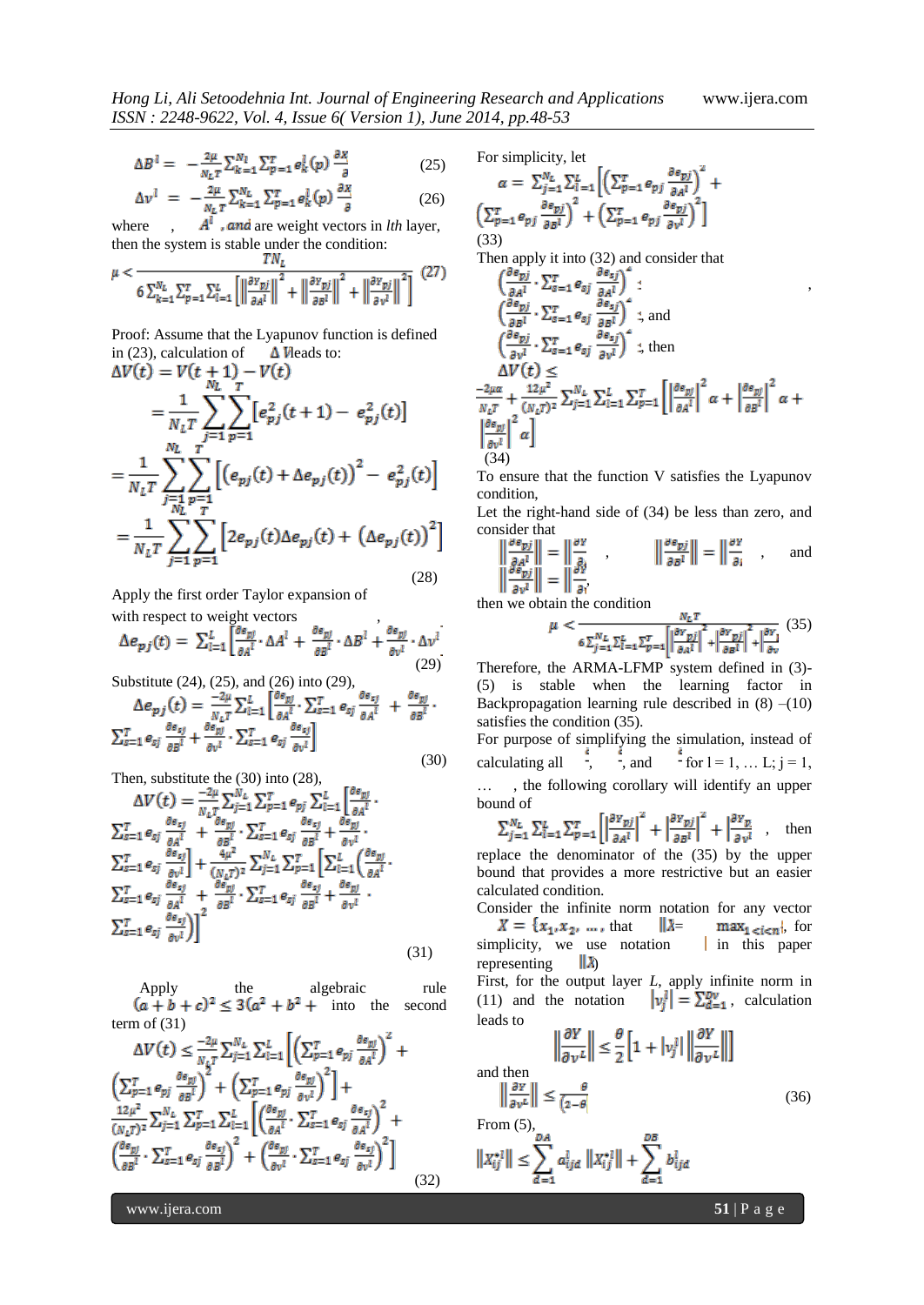$$
||X_{ij}^{*l}|| \le \frac{\sum_{d=1}^{DB} b_{ij}^l}{(1-\sum_{d=1}^{DA} a)}
$$
(37)  
let  $|A_{ij}| = \sum_{d=1}^{DA} t$ ,  $|B_{ij}| = \sum_{d=1}^{DA} i$ , and  

$$
\beta = \frac{|B_i|}{(1-1)}
$$
 then from (13)  

$$
||\frac{\partial x_{ij}^{*L}}{\partial a_{ij}^L}|| \le \beta + |A_{ij}| ||\frac{\partial x}{\partial a_i}
$$
  

$$
||\frac{\partial x_{ij}^{*L}}{\partial a_{ij}^L}|| \le \frac{\beta}{(1-|A_{ij}|)} = \frac{|B_i|}{(1-|A|)}
$$
(38)  
Apply(38) into (12)

$$
\left\| \frac{\partial X_j^L}{\partial a_{ijd}^L} \right\| \le \frac{\theta}{2} \left[ \frac{\beta}{\left(1 - |A_{ij}| \right)} + |v_j| \left\| \frac{\partial X_j^L}{\partial a_{ijd}^L} \right\| \right]
$$

$$
\left\| \frac{\partial X_j^L}{\partial a_{ijd}^L} \right\| \le \frac{\theta \beta}{(2 - \theta |v_j|)(1 - 1)} \tag{39}
$$

$$
\left\| \frac{\partial X_{ij}^{*L}}{\partial b_{ijd}^L} \right\| \le |A_{ij}| \left\| \frac{\partial X_{ij}^L}{\partial b_{ijd}^L} \right\| + 1
$$
  

$$
\left\| \frac{\partial X_{ij}^{*L}}{\partial b_{ijd}^L} \right\| \le \frac{1}{\left(1 - |A| \right)} \tag{40}
$$

Apply $(40)$  into  $(14)$ 

$$
\left\| \frac{\partial X_j^L}{\partial b_{ijd}^L} \right\| \le \frac{\theta}{2} \left[ \frac{1}{\left( 1 - |A_{ij}| \right)} + |v_j| \left\| \frac{\partial X_j^L}{\partial b_{ijd}^L} \right\| \right]
$$
  

$$
\left\| \frac{\partial x_j^L}{\partial b_{ijd}^L} \right\| \le \frac{\theta}{(2 - \theta |v_j|)(1 - 1)} \tag{41}
$$

Without loss of generality, for change of rate of layer l with respect to  $l$ -*n*, we derive for  $n = 1$  first. From (19)

$$
\left\| \frac{\frac{\partial x_{tk}^{\star l}}{\partial a_{ij}^{l-1}}}{\frac{\partial x_{tk}^{\star l}}{\partial a_{ij}^{l-1}} \right\|} \le |A_{ij}| \left\| \frac{\frac{\partial x_{tk}^{\star l}}{\partial a_{ij}^{l-1}}}{\frac{\partial x_{tk}^{\star l}}{\partial a_{ij}^{l-1}} \right\|} + \frac{\theta \beta}{(2 - \theta |v_j|)(1 - l)} \tag{42}
$$
\n
$$
\left\| \frac{\frac{\partial x_{tk}^{\star l}}{\partial a_{ij}^{l-1}}}{\frac{\partial x_{tk}^{\star l}}{\partial a_{ij}^{l-1}} \right\|} \le \frac{\theta \beta}{(2 - \theta |v_j|)(1 - |A|)} \tag{43}
$$

Apply (43) into (16),

$$
\left\| \frac{\partial X_k^i}{\partial a_{ijd}^{i-1}} \right\| \leq \frac{\theta}{2} \left\| \sum_{t=1}^{N_{l-1}} \frac{\theta \beta}{\left(2 - \theta \, \vert \, v_j \vert\right) \left(1 - \left| A_{ij} \right| \right)^2} + \left| v_j \right| \left\| \frac{\partial X_j^i}{\partial a_{ijd}^{i-1}} \right\| \right\}
$$
\n
$$
\left\| \frac{\partial X_k^i}{\partial a_{ijd}^{i-1}} \right\| \leq \frac{\theta^2 \beta N_{l-1}}{\left(2 - \theta \, \vert \, v_j \vert\right)^2 \left(1 - \vert A_{ij} \vert\right)^2} \tag{44}
$$

Similarly, apply norm in (20), and then apply into (17),

$$
\left\| \frac{\partial x_k^l}{\partial b_{ij}^{l-1}} \right\| \le \frac{\theta |B_{ij}| N_{l-1}}{(2 - \theta |v_j|) \left(1 - \left| A_{ij}^l \right| \right) \left(1 - \left| A_i^l \right| \right)} \tag{45}
$$

Apply norm in (21), and then apply into (18),

$$
\left\| \frac{\partial x_k}{\partial v_{j\alpha}^{l-1}} \right\| \le \frac{\partial^2 |B_{ij}|^N}{\partial v_{j\alpha}^{l-1}} \left( \frac{2 - \theta |v_j^l|}{2 - \theta |v_j^l|} \right) \left( 1 - |A_{ij}^l| \right) \left( 1 - |A_i^l| \right) \tag{46}
$$
\n
$$
\text{Inductively, for any layer } L - k < L, \text{ let}
$$

1. Let  
α = 
$$
\prod_{i=0}^{k} (2 - \theta |v_j^{L-i}|) (1 - |A_{ij}^L)
$$
.

$$
\left| \frac{\partial v_k^L}{\partial v_{j\bar{d}}^{L-k}} \right| \le \frac{\theta^{k+1} |\bar{B}_{ij}|^k}{4} \tag{47}
$$

$$
\left\| \frac{\partial v_k^L}{\partial a_{i\bar{d}}^{L-k}} \right\| \le \frac{\beta \theta^{k+1} |\bar{b}_{ij}|^k}{4} \tag{48}
$$

$$
\left\| \frac{\partial v_k^L}{\partial b_{i\bar{d}}^{L-k}} \right\| \le \frac{\theta^{k+1} |\bar{B}_{ij}|^k}{4} \tag{49}
$$

Apply (47), (48) and (49) into condition (35), we obtain a more restrictive condition as follows:

$$
u \le \frac{N_L}{6 \sum_{k=1}^{L} \sum_{j=1}^{N_L} \frac{(2+\beta)\theta^{k+1} |B_{ij}|^k}{\Delta}} \tag{50}
$$

Corollary 1: The ARMA-LFMP system converges if the following conditions are satisfied:

$$
2 - \theta |\nu_j| > 0, \tag{51}
$$
  

$$
\left(1 - |\mathbf{A}_{ij}|\right) > 0, \tag{52}
$$

and 
$$
\mu \le \frac{N_L}{6 \sum_{k=1}^{L} \sum_{j=1}^{N_L} \frac{(2+\beta)\theta^{k+1} |B_{ij}|^k}{4}}
$$

#### **IV. SIMULATION**

In this section, an example of chaotic system known as Henon system is considered to demonstrate the effectiveness of developed methods in this paper. The **Hénon map** is a discrete-time dynamical system described as:

$$
X(k + 1) = 1 - a X2(k) + Y(k)
$$
  
 
$$
Y(k + 1) = bX(k)
$$

It is one of the most studied examples of dynamical systems that exhibit chaotic behavior. The Hénon map takes a point  $(x(k), y(k))$  in the plane and maps it to a new point.The map depends on two parameters, *a* and *b*, which for the **classical Hénon map** have values of  $a = 1.4$  and  $b = 0.3$ . For the classical values the Hénon map is chaotic. In this simulation, consider the system

$$
X(k + 1) = 1 - 1.4 X^2(k) + Y(k)
$$
  
  $Y(k + 1) = 0.3X(k)$ 

and a three-layer neural network structure was selected for two inputs and two output with number of nodes as 5, 5 and 2 in layer 1, 2 and 3 respectively. 100 patterns of data were generated and used for learning. After number of trial and error attempts, with slope set as 0.6 and learning factor set as constant .01, and random generated initial weights, the system reached to absolute error 0.0899999 after 2177311 iterations.

With adaptive learning factor, it took 373317 number of iteration to reach the same threshold of 0.089999. It is also observed that the error decreases steadily while the adaptive learning factor is applied and the oscillation of error was observed while a predefined constant learning factor is applied.

The Figure 4 demonstrated 100 patterns of data generated from Henon system comparing with simulated data from the neural network described above.

The adaptive learning factor guarantees that the errors will steadily decrease. The drawback is that it increased calculation since an updated learning factor needs to be calculated at every weights update based on Backpropagation algorithm. Applying the constant learning factor avoids the calculation, but a proper constant learning factor has to be identified through